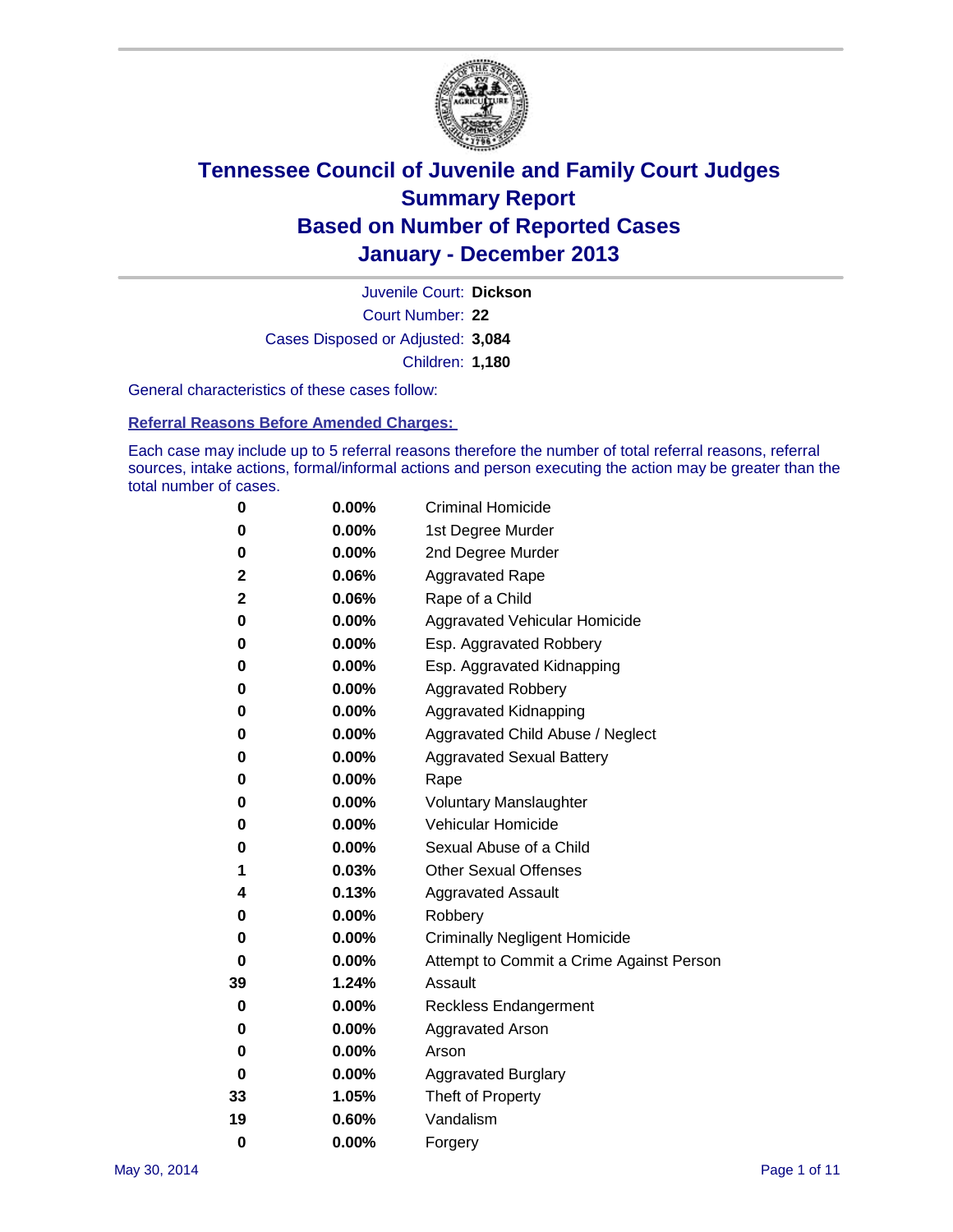

Court Number: **22** Juvenile Court: **Dickson** Cases Disposed or Adjusted: **3,084** Children: **1,180**

#### **Referral Reasons Before Amended Charges:**

Each case may include up to 5 referral reasons therefore the number of total referral reasons, referral sources, intake actions, formal/informal actions and person executing the action may be greater than the total number of cases.

| 0            | 0.00%    | <b>Worthless Checks</b>                                     |  |  |
|--------------|----------|-------------------------------------------------------------|--|--|
| $\mathbf 2$  | 0.06%    | Illegal Possession / Fraudulent Use of Credit / Debit Cards |  |  |
| 7            | 0.22%    | <b>Burglary</b>                                             |  |  |
| 0            | 0.00%    | Unauthorized Use of a Vehicle                               |  |  |
| 0            | 0.00%    | <b>Cruelty to Animals</b>                                   |  |  |
| 0            | 0.00%    | Sale of Controlled Substances                               |  |  |
| $\mathbf{2}$ | 0.06%    | <b>Other Drug Offenses</b>                                  |  |  |
| 33           | 1.05%    | Possession of Controlled Substances                         |  |  |
| 0            | 0.00%    | <b>Criminal Attempt</b>                                     |  |  |
| 0            | 0.00%    | Carrying Weapons on School Property                         |  |  |
| $\mathbf 2$  | 0.06%    | Unlawful Carrying / Possession of a Weapon                  |  |  |
| $\mathbf 2$  | 0.06%    | <b>Evading Arrest</b>                                       |  |  |
| 1            | 0.03%    | Escape                                                      |  |  |
| 0            | 0.00%    | Driving Under Influence (DUI)                               |  |  |
| 36           | 1.14%    | Possession / Consumption of Alcohol                         |  |  |
| $\mathbf{2}$ | 0.06%    | Resisting Stop, Frisk, Halt, Arrest or Search               |  |  |
| 0            | 0.00%    | <b>Aggravated Criminal Trespass</b>                         |  |  |
| 1            | 0.03%    | Harassment                                                  |  |  |
| 0            | 0.00%    | Failure to Appear                                           |  |  |
| 1            | 0.03%    | Filing a False Police Report                                |  |  |
| 1            | 0.03%    | Criminal Impersonation                                      |  |  |
| 11           | 0.35%    | <b>Disorderly Conduct</b>                                   |  |  |
| 0            | 0.00%    | <b>Criminal Trespass</b>                                    |  |  |
| 0            | 0.00%    | <b>Public Intoxication</b>                                  |  |  |
| 0            | 0.00%    | Gambling                                                    |  |  |
| 117          | 3.71%    | Traffic                                                     |  |  |
| $\bf{0}$     | $0.00\%$ | <b>Local Ordinances</b>                                     |  |  |
| 1            | 0.03%    | Violation of Wildlife Regulations                           |  |  |
| 41           | 1.30%    | Contempt of Court                                           |  |  |
| 5            | 0.16%    | Violation of Probation                                      |  |  |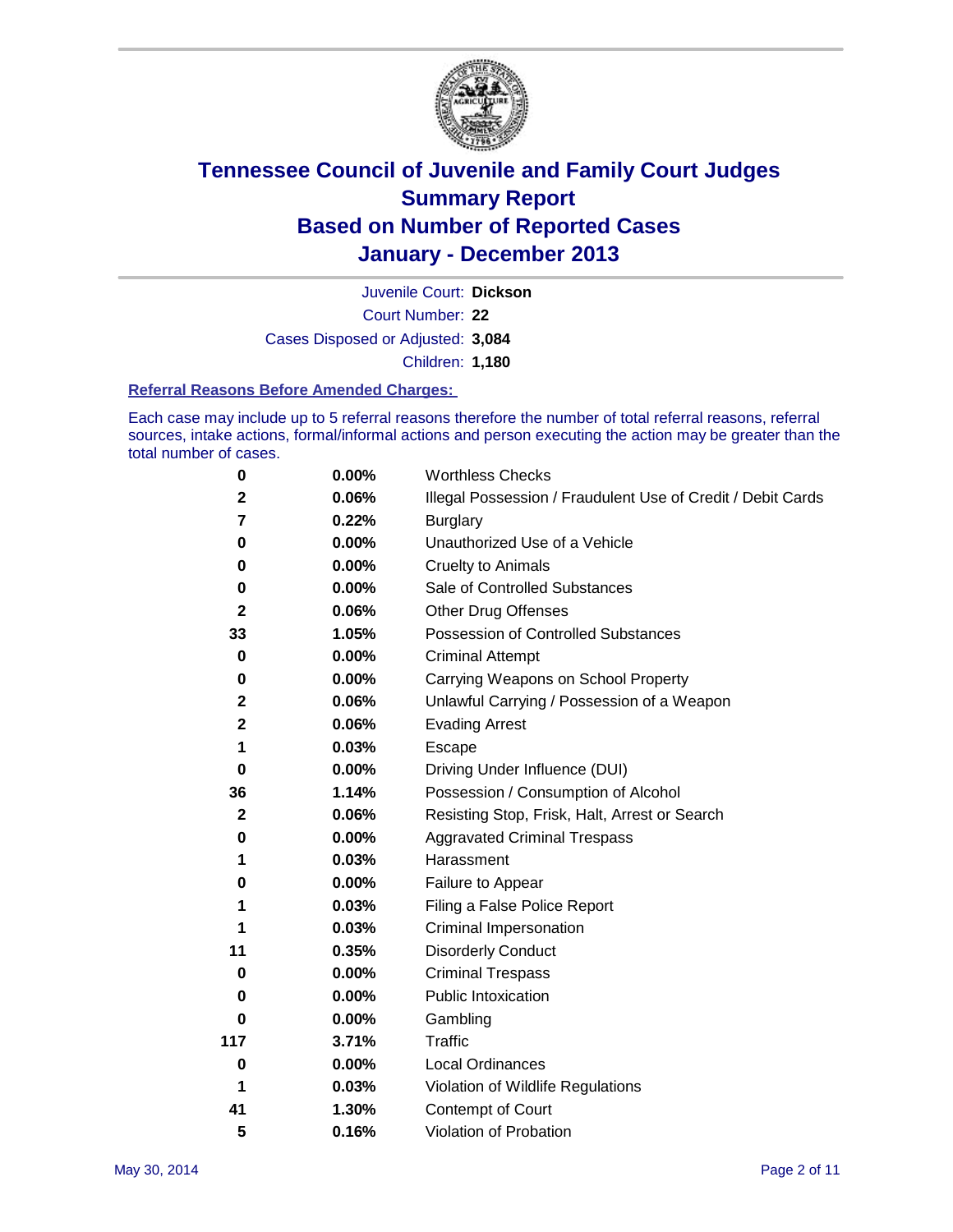

Court Number: **22** Juvenile Court: **Dickson** Cases Disposed or Adjusted: **3,084** Children: **1,180**

#### **Referral Reasons Before Amended Charges:**

Each case may include up to 5 referral reasons therefore the number of total referral reasons, referral sources, intake actions, formal/informal actions and person executing the action may be greater than the total number of cases.

| 1        | 0.03%   | Violation of Aftercare                 |
|----------|---------|----------------------------------------|
| 18       | 0.57%   | <b>Unruly Behavior</b>                 |
| 33       | 1.05%   | Truancy                                |
| 21       | 0.67%   | In-State Runaway                       |
| $\bf{0}$ | 0.00%   | Out-of-State Runaway                   |
| 21       | 0.67%   | Possession of Tobacco Products         |
| 13       | 0.41%   | Violation of a Valid Court Order       |
| 41       | 1.30%   | Violation of Curfew                    |
| 0        | 0.00%   | Sexually Abused Child                  |
| 0        | 0.00%   | <b>Physically Abused Child</b>         |
| 100      | 3.17%   | Dependency / Neglect                   |
| 6        | 0.19%   | <b>Termination of Parental Rights</b>  |
| 0        | 0.00%   | <b>Violation of Pretrial Diversion</b> |
| 0        | 0.00%   | Violation of Informal Adjustment       |
| 1,611    | 51.05%  | <b>Judicial Review</b>                 |
| 1        | 0.03%   | <b>Administrative Review</b>           |
| 0        | 0.00%   | <b>Foster Care Review</b>              |
| 17       | 0.54%   | Custody                                |
| 0        | 0.00%   | Visitation                             |
| 0        | 0.00%   | Paternity / Legitimation               |
| 887      | 28.11%  | <b>Child Support</b>                   |
| 0        | 0.00%   | <b>Request for Medical Treatment</b>   |
| 0        | 0.00%   | <b>Consent to Marry</b>                |
| 21       | 0.67%   | Other                                  |
| 3,156    | 100.00% | <b>Total Referrals</b>                 |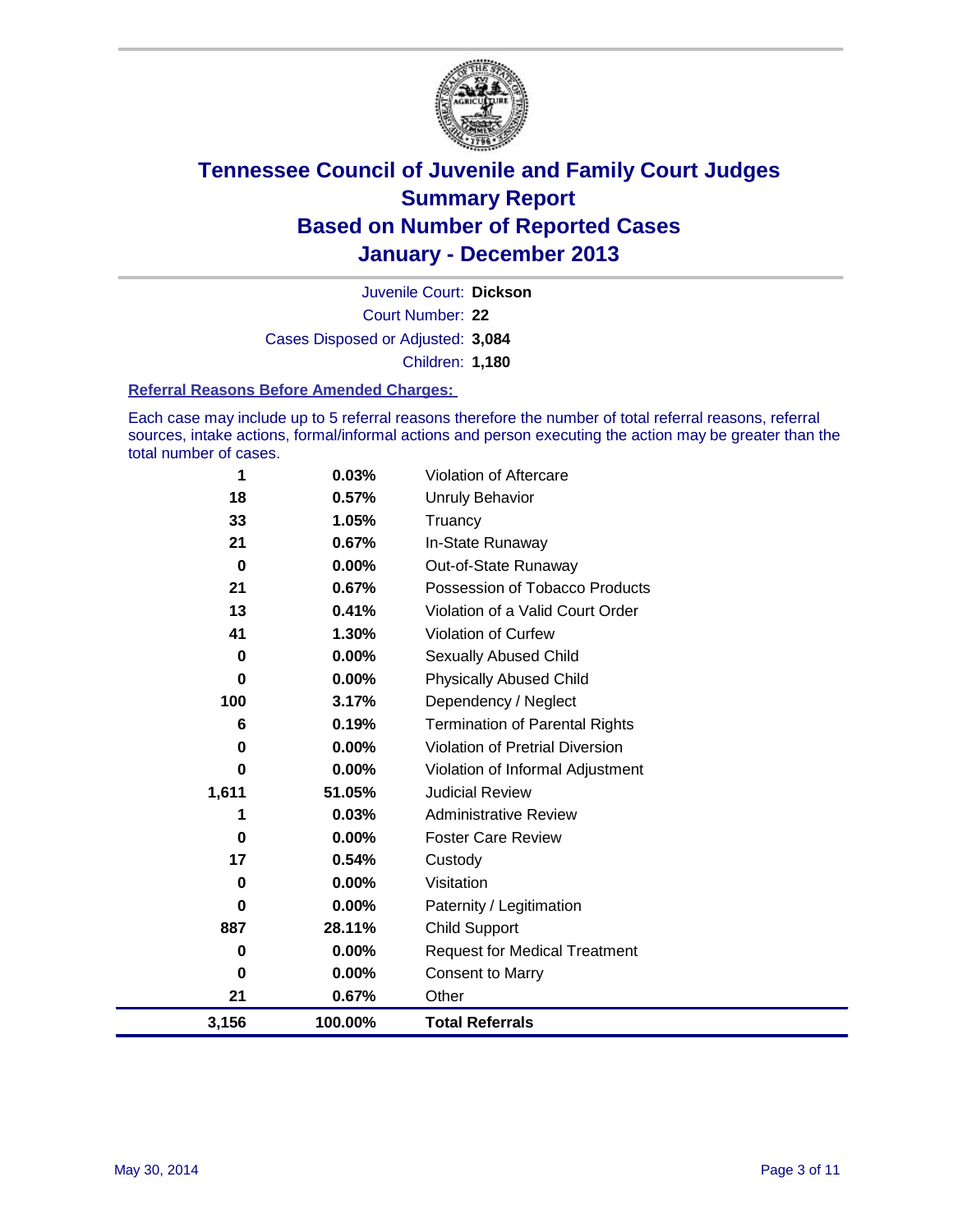

| Juvenile Court: Dickson                            |                                   |                    |  |  |  |
|----------------------------------------------------|-----------------------------------|--------------------|--|--|--|
|                                                    | Court Number: 22                  |                    |  |  |  |
|                                                    | Cases Disposed or Adjusted: 3,084 |                    |  |  |  |
|                                                    |                                   | Children: 1,180    |  |  |  |
|                                                    | <b>Referral Sources: 1</b>        |                    |  |  |  |
| 384                                                | 12.17%                            | Law Enforcement    |  |  |  |
| 24                                                 | 0.76%                             | Parents            |  |  |  |
| 27                                                 | 0.86%                             | <b>Relatives</b>   |  |  |  |
| 5                                                  | 0.16%                             | Self               |  |  |  |
| 76                                                 | 2.41%                             | School             |  |  |  |
| <b>CSA</b><br>0.00%<br>0                           |                                   |                    |  |  |  |
| 276<br>8.75%                                       |                                   | <b>DCS</b>         |  |  |  |
| 0.03%<br>1<br><b>Other State Department</b>        |                                   |                    |  |  |  |
| 887<br>28.11%<br><b>District Attorney's Office</b> |                                   |                    |  |  |  |
| <b>Court Staff</b><br>1,458<br>46.20%              |                                   |                    |  |  |  |
| 1                                                  | 0.03%                             | Social Agency      |  |  |  |
| 1                                                  | 0.03%                             | <b>Other Court</b> |  |  |  |
| 14                                                 | 0.44%                             | Victim             |  |  |  |
| $\mathbf{2}$<br>0.06%<br>Child & Parent            |                                   |                    |  |  |  |
| 0                                                  | 0.00%                             | Hospital           |  |  |  |
| 0                                                  | 0.00%                             | Unknown            |  |  |  |
| 0                                                  | 0.00%                             | Other              |  |  |  |
| 3,156<br>100.00%<br><b>Total Referral Sources</b>  |                                   |                    |  |  |  |

### **Age of Child at Referral: 2**

| 1.180 | 100.00%  | <b>Total Child Count</b> |
|-------|----------|--------------------------|
| 0     | $0.00\%$ | <b>Unknown</b>           |
| 60    | 5.08%    | Ages 19 and Over         |
| 211   | 17.88%   | Ages 17 through 18       |
| 218   | 18.47%   | Ages 15 through 16       |
| 110   | 9.32%    | Ages 13 through 14       |
| 75    | 6.36%    | Ages 11 through 12       |
| 506   | 42.88%   | Ages 10 and Under        |
|       |          |                          |

<sup>1</sup> If different than number of Referral Reasons (3156), verify accuracy of your court's data.

<sup>2</sup> One child could be counted in multiple categories, verify accuracy of your court's data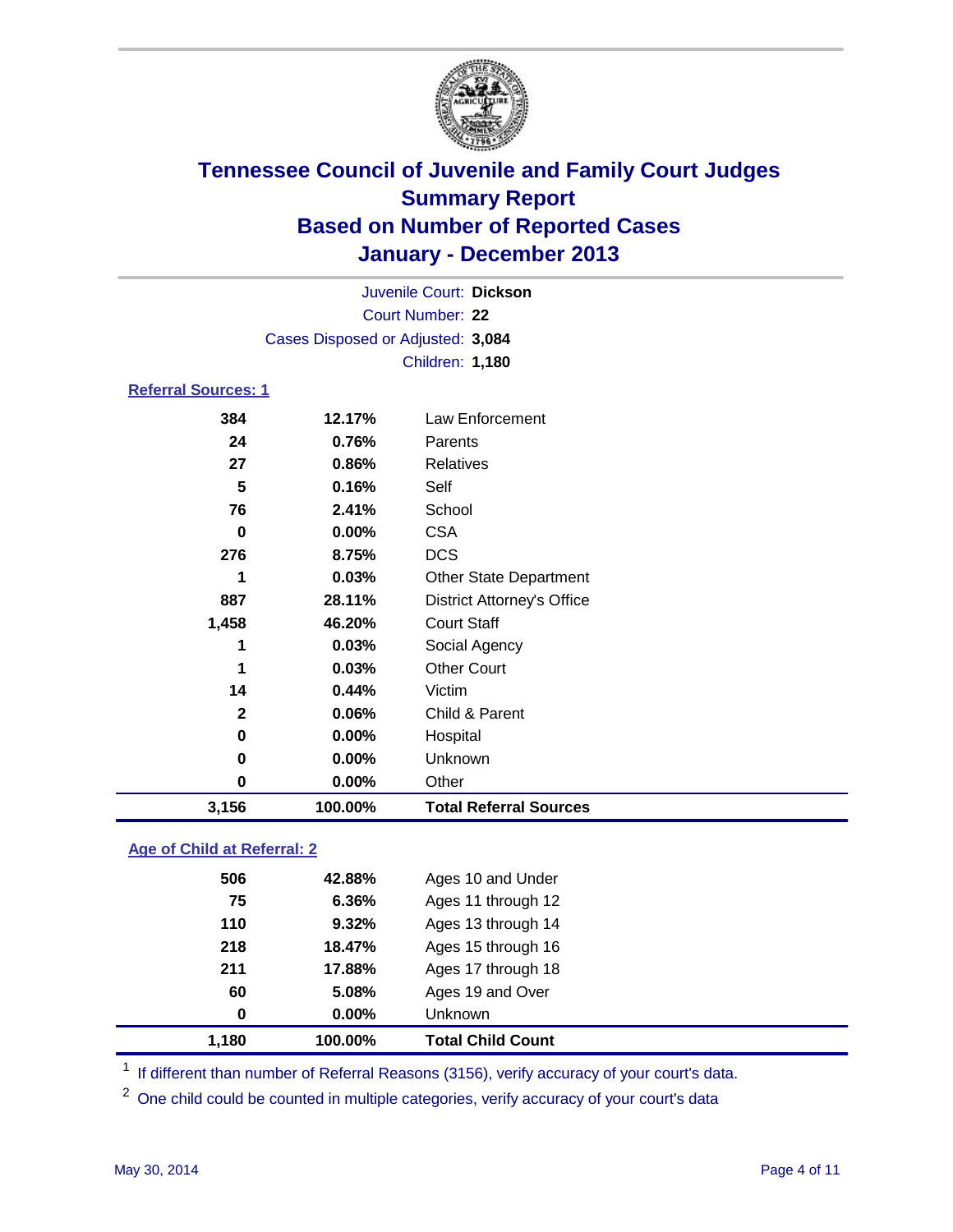

| Juvenile Court: Dickson                          |                                   |                          |  |  |
|--------------------------------------------------|-----------------------------------|--------------------------|--|--|
|                                                  | Court Number: 22                  |                          |  |  |
|                                                  | Cases Disposed or Adjusted: 3,084 |                          |  |  |
|                                                  |                                   | Children: 1,180          |  |  |
| Sex of Child: 1                                  |                                   |                          |  |  |
| 613                                              | 51.95%                            | Male                     |  |  |
| 546                                              | 46.27%                            | Female                   |  |  |
| 21                                               | 1.78%                             | Unknown                  |  |  |
| 1,180                                            | 100.00%                           | <b>Total Child Count</b> |  |  |
| Race of Child: 1                                 |                                   |                          |  |  |
| 723                                              | 61.27%                            | White                    |  |  |
| 69                                               | 5.85%                             | African American         |  |  |
| 0.17%<br>$\mathbf{2}$<br>$\overline{2}$<br>0.17% |                                   | Native American          |  |  |
|                                                  |                                   | Asian                    |  |  |
| 54                                               | 4.58%                             | Mixed                    |  |  |
| 330                                              | 27.97%                            | Unknown                  |  |  |
| 1,180                                            | 100.00%                           | <b>Total Child Count</b> |  |  |
| <b>Hispanic Origin: 1</b>                        |                                   |                          |  |  |
| 37                                               | 3.14%                             | Yes                      |  |  |
| 815                                              | 69.07%                            | <b>No</b>                |  |  |
| 328                                              | 27.80%                            | Unknown                  |  |  |
| 1,180                                            | 100.00%                           | <b>Total Child Count</b> |  |  |
| <b>School Enrollment of Children: 1</b>          |                                   |                          |  |  |
| 697                                              | 59.07%                            | Yes                      |  |  |
| 408                                              | 34.58%                            | <b>No</b>                |  |  |
| 75                                               | 6.36%                             | Unknown                  |  |  |
| 100.00%<br><b>Total Child Count</b><br>1,180     |                                   |                          |  |  |

 $1$  One child could be counted in multiple categories, verify accuracy of your court's data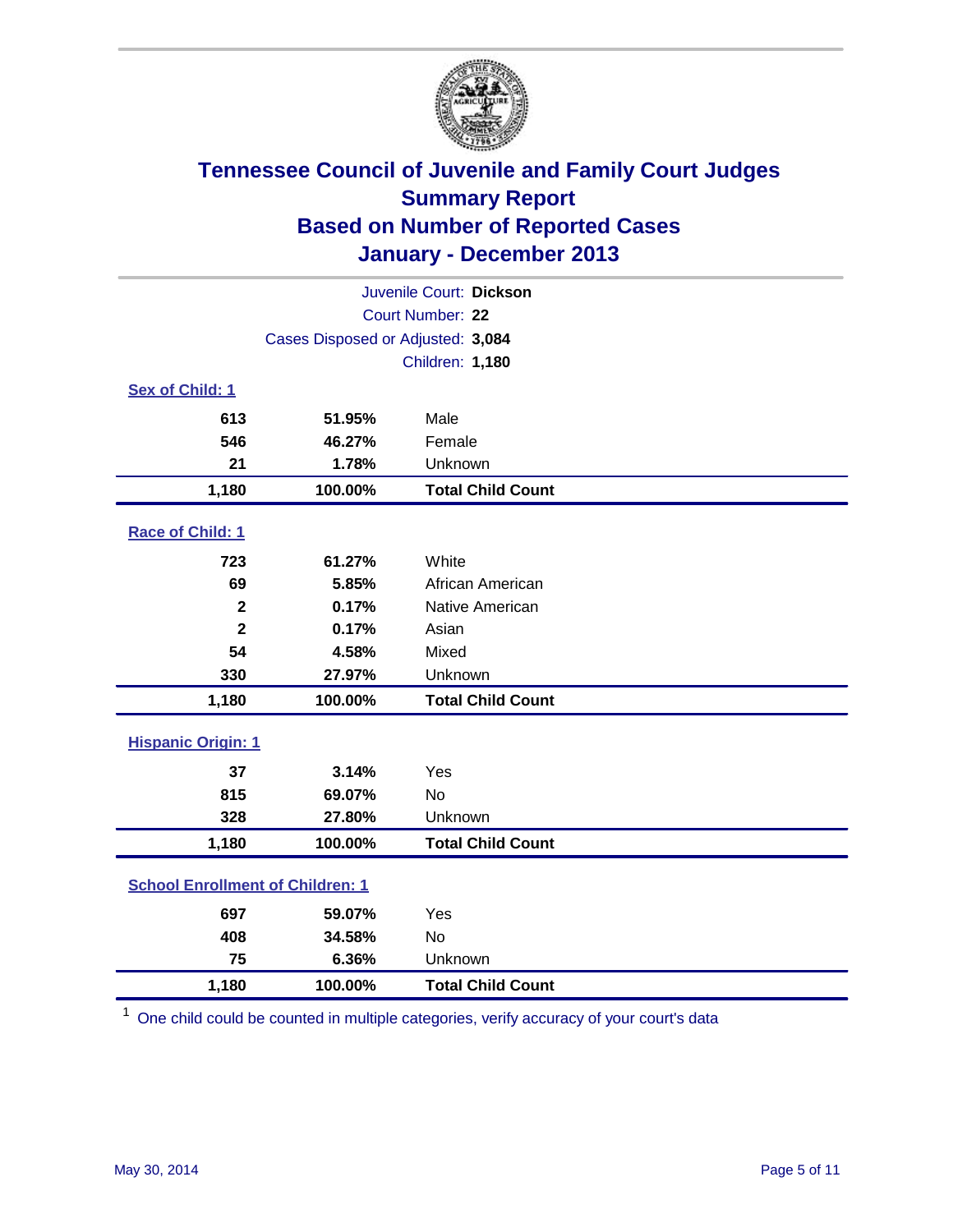

Court Number: **22** Juvenile Court: **Dickson** Cases Disposed or Adjusted: **3,084** Children: **1,180**

### **Living Arrangement of Child at Time of Referral: 1**

| 1,180        | 100.00%  | <b>Total Child Count</b>     |  |
|--------------|----------|------------------------------|--|
|              | 0.08%    | Other                        |  |
| 27           | 2.29%    | Unknown                      |  |
| 61           | 5.17%    | Independent                  |  |
| 0            | $0.00\%$ | In an Institution            |  |
| 12           | 1.02%    | In a Residential Center      |  |
| $\mathbf{2}$ | 0.17%    | In a Group Home              |  |
| 119          | 10.08%   | With Foster Family           |  |
| 1            | 0.08%    | <b>With Adoptive Parents</b> |  |
| 231          | 19.58%   | <b>With Relatives</b>        |  |
| 111          | 9.41%    | With Father                  |  |
| 465          | 39.41%   | With Mother                  |  |
| 0            | 0.00%    | With Mother and Stepfather   |  |
| 5            | 0.42%    | With Father and Stepmother   |  |
| 145          | 12.29%   | With Both Biological Parents |  |
|              |          |                              |  |

#### **Type of Detention: 2**

| 3,084 | 100.00%  | <b>Total Detention Count</b> |  |
|-------|----------|------------------------------|--|
| 0     | $0.00\%$ | Other                        |  |
| 3,059 | 99.19%   | Does Not Apply               |  |
| 0     | $0.00\%$ | <b>Unknown</b>               |  |
| 0     | $0.00\%$ | <b>Psychiatric Hospital</b>  |  |
| 0     | 0.00%    | Jail - No Separation         |  |
| 0     | $0.00\%$ | Jail - Partial Separation    |  |
| 0     | 0.00%    | Jail - Complete Separation   |  |
| 6     | 0.19%    | Juvenile Detention Facility  |  |
| 19    | 0.62%    | Non-Secure Placement         |  |
|       |          |                              |  |

<sup>1</sup> One child could be counted in multiple categories, verify accuracy of your court's data

<sup>2</sup> If different than number of Cases (3084) verify accuracy of your court's data.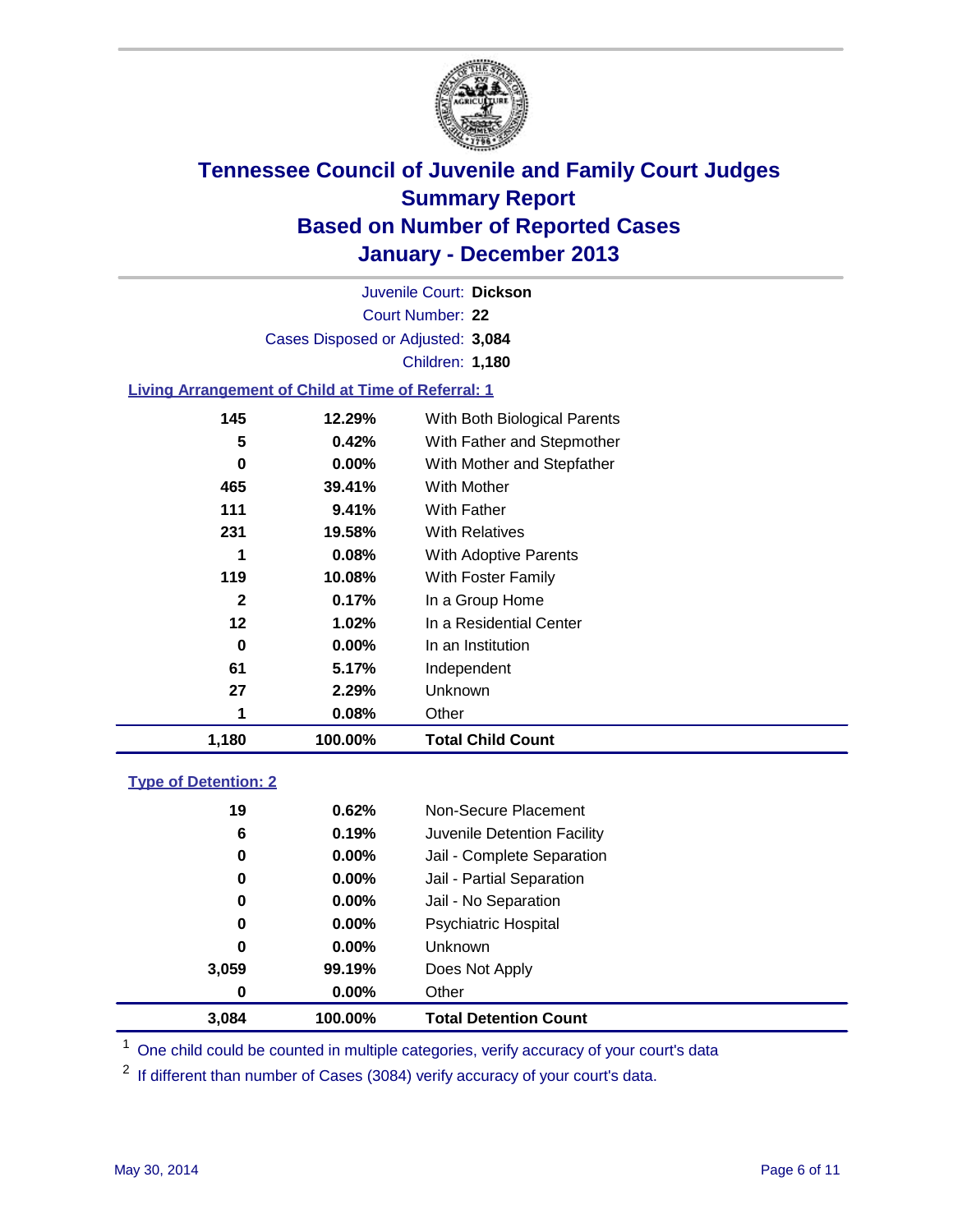

|                                                    | Juvenile Court: Dickson           |                                      |  |  |  |
|----------------------------------------------------|-----------------------------------|--------------------------------------|--|--|--|
|                                                    | Court Number: 22                  |                                      |  |  |  |
|                                                    | Cases Disposed or Adjusted: 3,084 |                                      |  |  |  |
|                                                    |                                   | Children: 1,180                      |  |  |  |
| <b>Placement After Secure Detention Hearing: 1</b> |                                   |                                      |  |  |  |
| 14                                                 | 0.45%                             | Returned to Prior Living Arrangement |  |  |  |
| $\bf{0}$                                           | 0.00%                             | Juvenile Detention Facility          |  |  |  |
| $\bf{0}$                                           | 0.00%                             | Jail                                 |  |  |  |
| 10                                                 | 0.32%                             | Shelter / Group Home                 |  |  |  |
| $\bf{0}$                                           | 0.00%                             | <b>Foster Family Home</b>            |  |  |  |
| $\bf{0}$                                           | 0.00%                             | Psychiatric Hospital                 |  |  |  |
| 0                                                  | 0.00%                             | Unknown                              |  |  |  |
| 3,060                                              | 99.22%                            | Does Not Apply                       |  |  |  |
| $\bf{0}$                                           | 0.00%                             | Other                                |  |  |  |
| 3,084                                              | 100.00%                           | <b>Total Placement Count</b>         |  |  |  |
| <b>Intake Actions: 2</b>                           |                                   |                                      |  |  |  |
|                                                    |                                   |                                      |  |  |  |
| 1,197                                              | 37.93%                            | <b>Petition Filed</b>                |  |  |  |
| 5                                                  | 0.16%                             | <b>Motion Filed</b>                  |  |  |  |
| 340                                                | 10.77%                            | <b>Citation Processed</b>            |  |  |  |
| 5                                                  | 0.16%                             | Notification of Paternity Processed  |  |  |  |
| 1,608                                              | 50.95%                            | Scheduling of Judicial Review        |  |  |  |
| $\bf{0}$                                           | 0.00%                             | Scheduling of Administrative Review  |  |  |  |
| 0                                                  | 0.00%                             | Scheduling of Foster Care Review     |  |  |  |
| $\bf{0}$                                           | 0.00%                             | Unknown                              |  |  |  |
| 0                                                  | 0.00%                             | Does Not Apply                       |  |  |  |
| 1                                                  | 0.03%                             | Other                                |  |  |  |
| 3,156                                              | 100.00%                           | <b>Total Intake Count</b>            |  |  |  |

<sup>1</sup> If different than number of Cases (3084) verify accuracy of your court's data.

 $2$  If different than number of Referral Reasons (3156), verify accuracy of your court's data.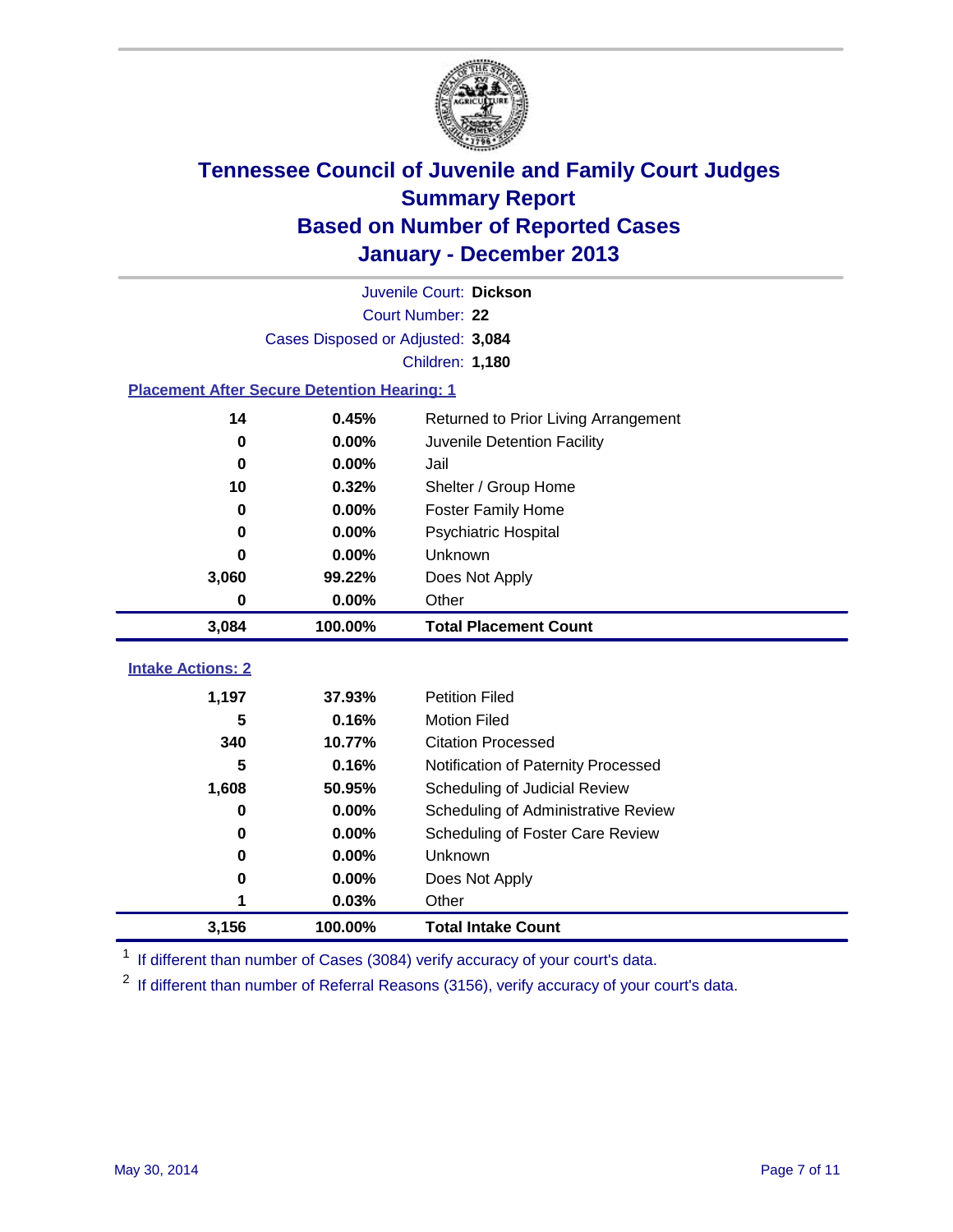

Court Number: **22** Juvenile Court: **Dickson** Cases Disposed or Adjusted: **3,084** Children: **1,180**

#### **Last Grade Completed by Child: 1**

| 115         | 9.75%    | Too Young for School     |
|-------------|----------|--------------------------|
| $\bf{0}$    | $0.00\%$ | Preschool                |
| 8           | 0.68%    | Kindergarten             |
| 45          | 3.81%    | 1st Grade                |
| 40          | 3.39%    | 2nd Grade                |
| 29          | 2.46%    | 3rd Grade                |
| 15          | 1.27%    | 4th Grade                |
| 21          | 1.78%    | 5th Grade                |
| 26          | 2.20%    | 6th Grade                |
| 35          | 2.97%    | 7th Grade                |
| 46          | 3.90%    | 8th Grade                |
| 76          | 6.44%    | 9th Grade                |
| 102         | 8.64%    | 10th Grade               |
| 139         | 11.78%   | 11th Grade               |
| 119         | 10.08%   | 12th Grade               |
| $\bf{0}$    | 0.00%    | Non-Graded Special Ed    |
| 5           | 0.42%    | <b>GED</b>               |
| 8           | 0.68%    | Graduated                |
| 220         | 18.64%   | Never Attended School    |
| 129         | 10.93%   | Unknown                  |
| $\mathbf 2$ | 0.17%    | Other                    |
| 1,180       | 100.00%  | <b>Total Child Count</b> |

### **Enrolled in Special Education: 1**

| 100.00%      | <b>Total Child Count</b> |
|--------------|--------------------------|
| 13.56%       |                          |
| No<br>84.58% |                          |
| Yes<br>1.86% |                          |
|              | Unknown                  |

One child could be counted in multiple categories, verify accuracy of your court's data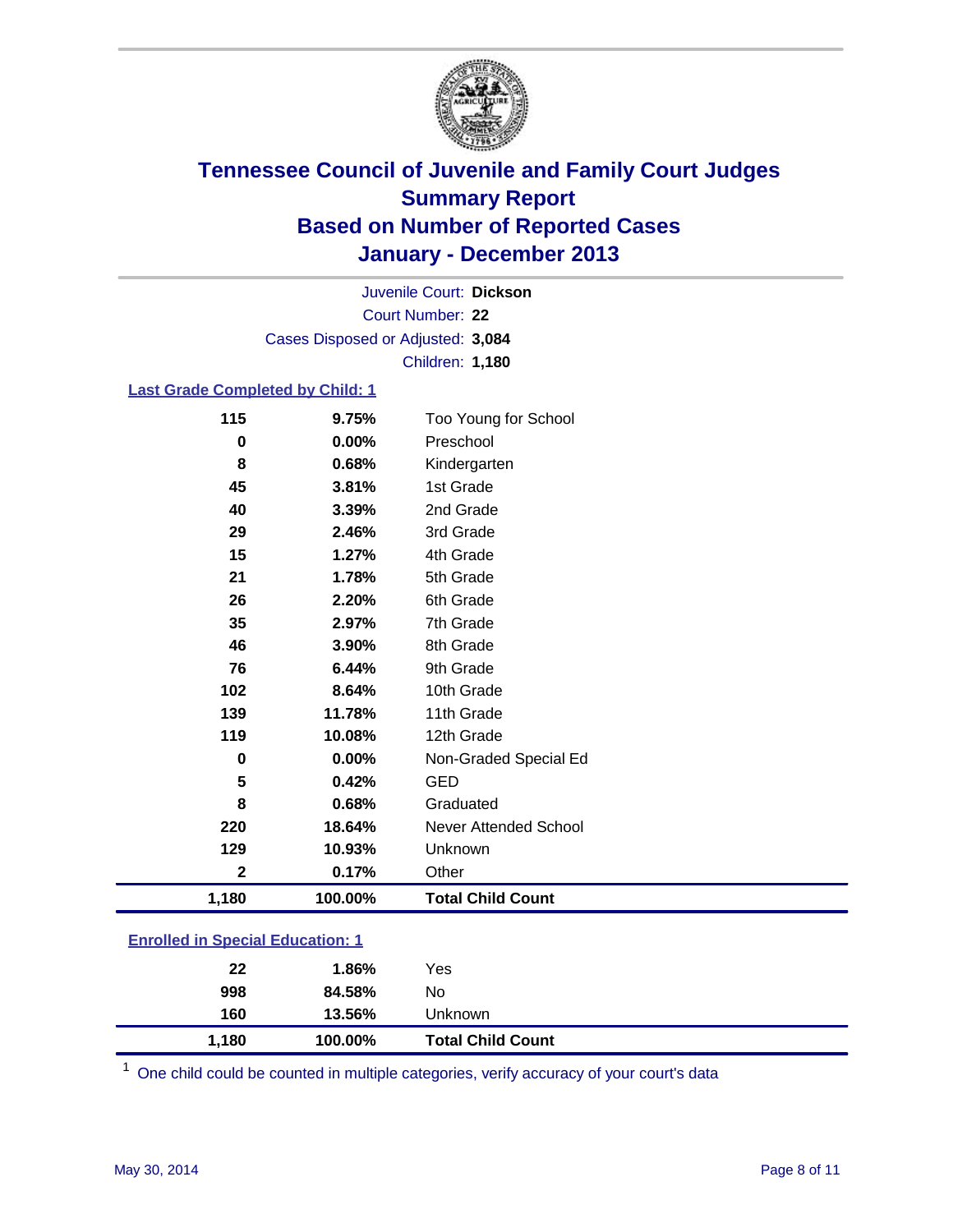

|                              | Juvenile Court: Dickson           |                           |  |  |
|------------------------------|-----------------------------------|---------------------------|--|--|
|                              | Court Number: 22                  |                           |  |  |
|                              | Cases Disposed or Adjusted: 3,084 |                           |  |  |
|                              |                                   | Children: 1,180           |  |  |
| <b>Action Executed By: 1</b> |                                   |                           |  |  |
| 3,155                        | 99.97%                            | Judge                     |  |  |
| 1                            | 0.03%                             | Magistrate                |  |  |
| 0                            | $0.00\%$                          | <b>YSO</b>                |  |  |
| 0                            | $0.00\%$                          | Other                     |  |  |
| 0                            | $0.00\%$                          | Unknown                   |  |  |
| 3,156                        | 100.00%                           | <b>Total Action Count</b> |  |  |

### **Formal / Informal Actions: 1**

| 80           | 2.53%    | Dismissed                                        |
|--------------|----------|--------------------------------------------------|
| 6            | 0.19%    | Retired / Nolle Prosequi                         |
| 211          | 6.69%    | <b>Complaint Substantiated Delinquent</b>        |
| 204          | 6.46%    | <b>Complaint Substantiated Status Offender</b>   |
| 0            | 0.00%    | <b>Complaint Substantiated Dependent/Neglect</b> |
| 0            | 0.00%    | <b>Complaint Substantiated Abused</b>            |
| 0            | $0.00\%$ | <b>Complaint Substantiated Mentally III</b>      |
| $\mathbf{2}$ | $0.06\%$ | Informal Adjustment                              |
| 0            | $0.00\%$ | <b>Pretrial Diversion</b>                        |
| 0            | $0.00\%$ | <b>Transfer to Adult Court Hearing</b>           |
| 0            | $0.00\%$ | Charges Cleared by Transfer to Adult Court       |
| 889          | 28.17%   | Special Proceeding                               |
| 134          | 4.25%    | <b>Review Concluded</b>                          |
| 1,629        | 51.62%   | Case Held Open                                   |
|              | 0.03%    | Other                                            |
| 0            | $0.00\%$ | Unknown                                          |
| 3,156        | 100.00%  | <b>Total Action Count</b>                        |

<sup>1</sup> If different than number of Referral Reasons (3156), verify accuracy of your court's data.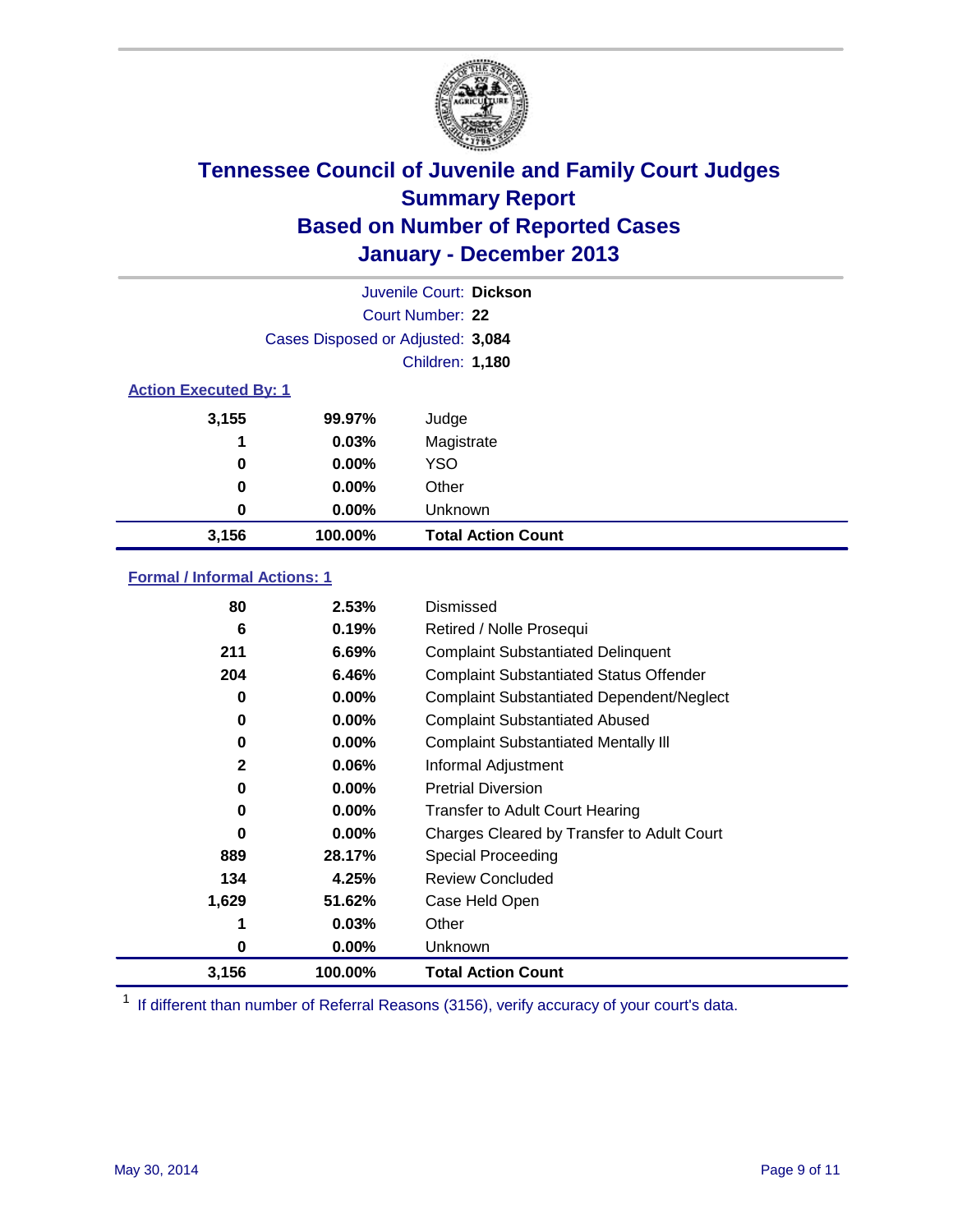

|                       |                                   | Juvenile Court: Dickson                               |
|-----------------------|-----------------------------------|-------------------------------------------------------|
|                       |                                   | Court Number: 22                                      |
|                       | Cases Disposed or Adjusted: 3,084 |                                                       |
|                       |                                   | Children: 1,180                                       |
| <b>Case Outcomes:</b> |                                   | There can be multiple outcomes for one child or case. |
| 203                   | 5.12%                             | Case Dismissed                                        |
| 8                     | 0.20%                             | Case Retired or Nolle Prosequi                        |
| 0                     | 0.00%                             | Warned / Counseled                                    |
| 1,660                 | 41.86%                            | Held Open For Review                                  |
| 31                    | 0.78%                             | Supervision / Probation to Juvenile Court             |
| 0                     | 0.00%                             | <b>Probation to Parents</b>                           |
| 0                     | 0.00%                             | Referral to Another Entity for Supervision / Service  |
| 0                     | 0.00%                             | Referred for Mental Health Counseling                 |
| 25                    | 0.63%                             | Referred for Alcohol and Drug Counseling              |
| 0                     | 0.00%                             | Referred to Alternative School                        |
| 0                     | 0.00%                             | Referred to Private Child Agency                      |
| 0                     | 0.00%                             | Referred to Defensive Driving School                  |
| 0                     | 0.00%                             | Referred to Alcohol Safety School                     |
| 2                     | 0.05%                             | Referred to Juvenile Court Education-Based Program    |
| 3                     | 0.08%                             | Driver's License Held Informally                      |
| 0                     | 0.00%                             | <b>Voluntary Placement with DMHMR</b>                 |
| 0                     | 0.00%                             | <b>Private Mental Health Placement</b>                |
| 0                     | 0.00%                             | <b>Private MR Placement</b>                           |
| 0                     | 0.00%                             | Placement with City/County Agency/Facility            |
| 0                     | 0.00%                             | Placement with Relative / Other Individual            |
| 247                   | 6.23%                             | Fine                                                  |
| 219                   | 5.52%                             | <b>Public Service</b>                                 |
| 29                    | 0.73%                             | Restitution                                           |
| 0                     | 0.00%                             | <b>Runaway Returned</b>                               |
| 40                    | 1.01%                             | No Contact Order                                      |
| 0                     | 0.00%                             | Injunction Other than No Contact Order                |
| 5                     | 0.13%                             | <b>House Arrest</b>                                   |
| 0                     | 0.00%                             | <b>Court Defined Curfew</b>                           |
| 0                     | 0.00%                             | Dismissed from Informal Adjustment                    |
| 0                     | 0.00%                             | <b>Dismissed from Pretrial Diversion</b>              |
| 0                     | 0.00%                             | Released from Probation                               |
| 0                     | 0.00%                             | <b>Transferred to Adult Court</b>                     |
| 0                     | $0.00\%$                          | <b>DMHMR Involuntary Commitment</b>                   |